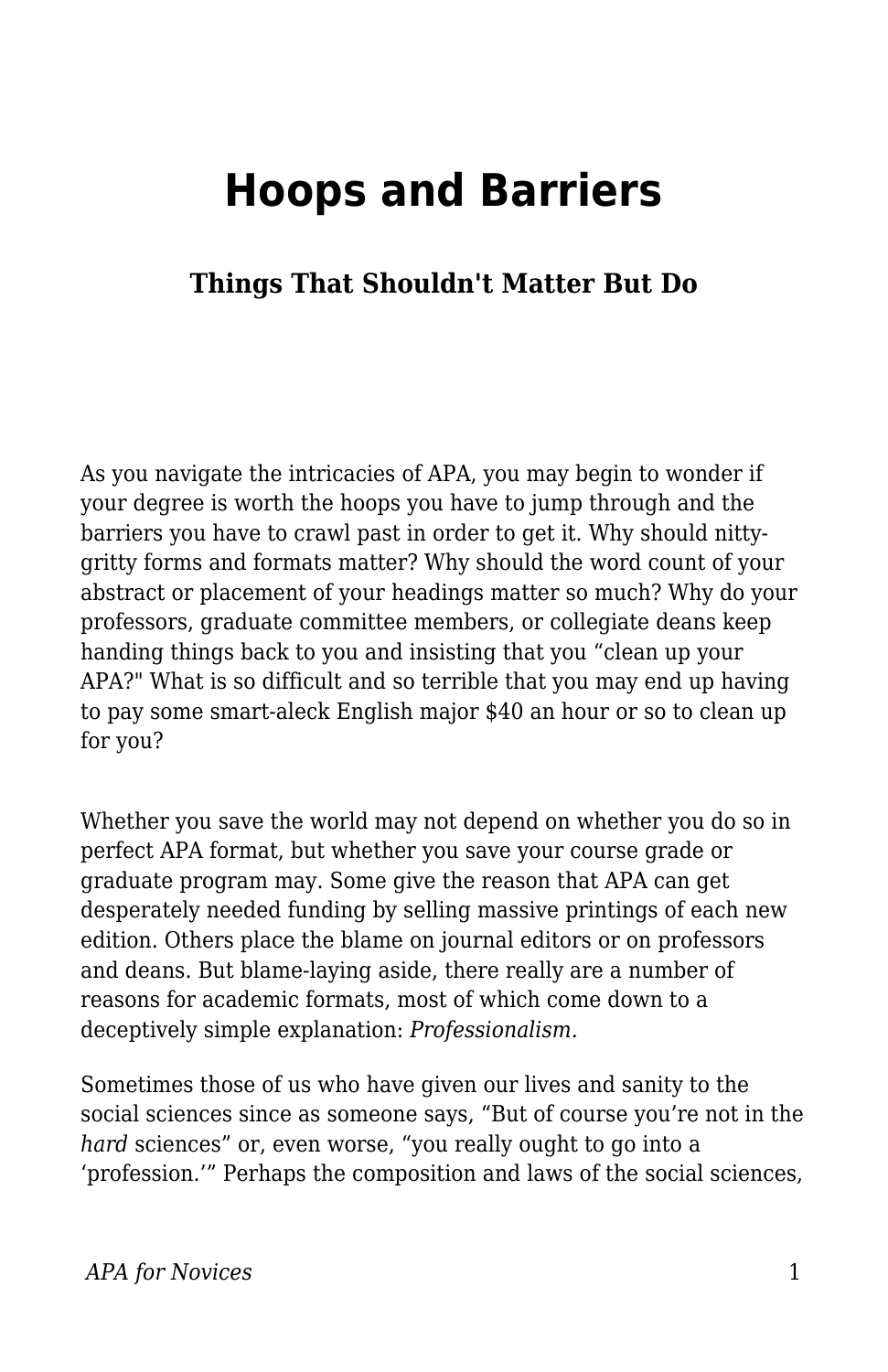including education (for nothing really is more social than education), are a little softer than the composition of metals or the laws of physics. This doesn't make them less important or less *professional*. But if we want to be considered as professionals and respected as professionals, we need to behave as professionals and produce our professional materials in professional ways.

Theses and dissertations no longer hide on the back shelves of university libraries—mute testimony that the writer has obtained a degree but the work probably hasn't much connection to anyone in the "real world." With electronic storage, access, and indexing, anyone—from college freshmen to experienced academic researchers—may find your work and look into it. You, your work, and the university that approved it will be judged as professional or not according to (1) how professional it looks, (2) how professional it sounds, (3) how professionally it has been carried out, and (4) how professionally it is expressed. You're carrying your research out professionally—your professor(s) and/or your graduate committee will see to that. This manual is designed to help you with the other three.

This chapter will look at the hoops and barriers you have to deal with as far as formats and formalities are concerned. Some are simply formalities: the specific number of words in the abstract or the spacing of footnotes, for example. We have to get around or past them because they are there. Others, such as a carefully constructed abstract and purposeful introduction, can contribute significantly to the coherence and accessibility of your writing.

# **Settings and Set-Ups**

## **Familiarity Aids Clarity**

Don't you love it when some "do gooder" rearranges your desk, your drawers, or—worse still—your bathroom? No matter how sensible the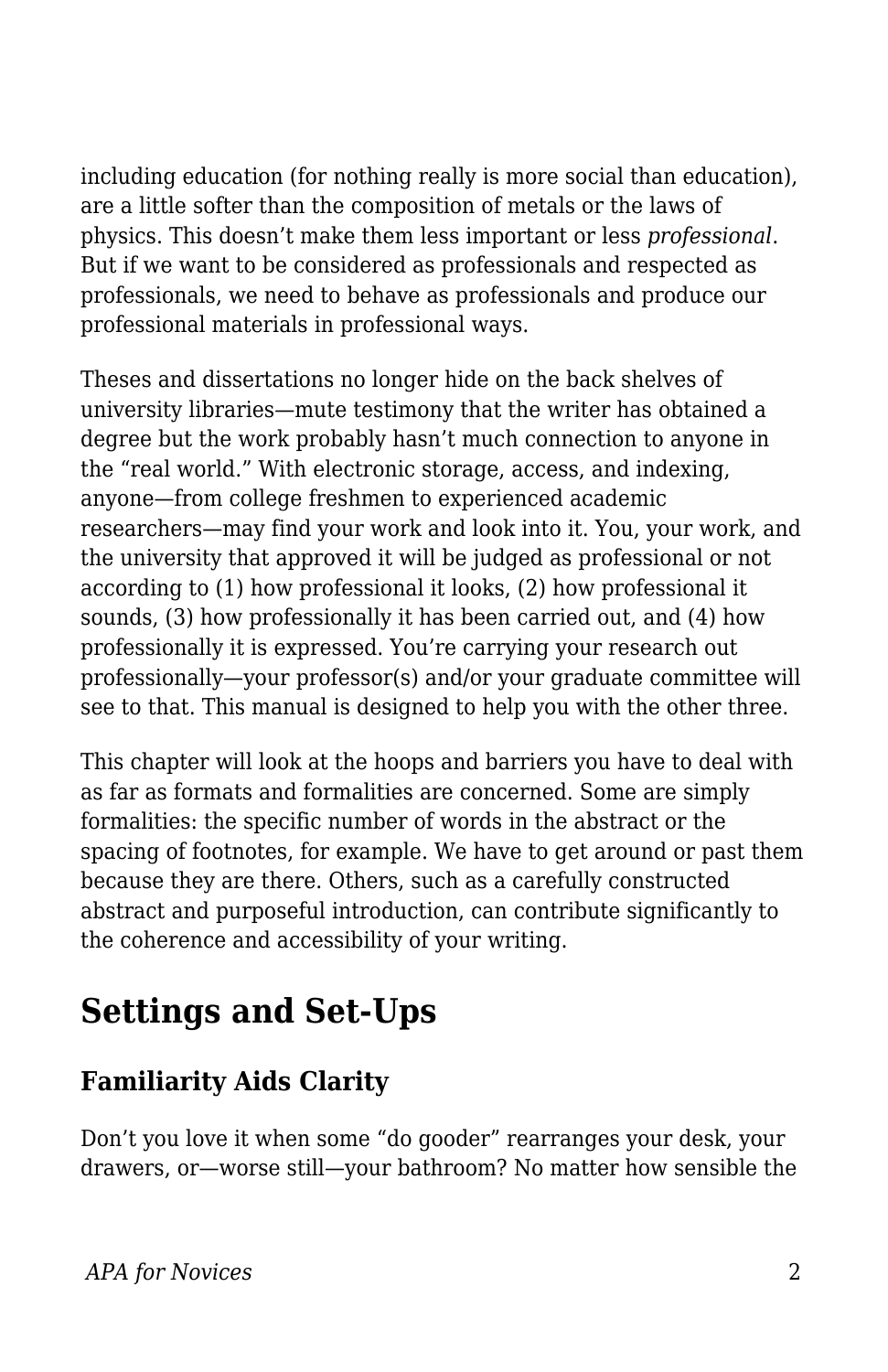new arrangement may be, the sense of discomfort and disorientation is frustrating, and you may waste a lot of time looking for things that are in logical (but not familiar) places. Similarly, a professor, dean, or researcher who is trying to find important information in your paper, article, or dissertation feels comfortable and oriented when things are arranged in familiar places. There is conscious or subconscious routine/structure in reading, just as there is in daily necessities. Some of these set-up points have logical reasons, some don't.

## **Visuals Actually Do Make A Difference**

Many of the visual formats and conventions really do make reading and processing more efficient for the reader. And you want to make things as easy for your readers as possible.

**Paper.** For paper copies, use relatively heavy white bond: 8 1/2 by 11 inches.

**Font**. 12 point

Use a serif font, such as Times New Roman, for the text.

## A serif font (like this one) draws the eye forward.

Use a sans serif font, such as Helvitica or Geneva for tables and figures.

## Note how this sans serif font gives a clearer, cleaner line.

**Spacing.** Double space the entire paper, article, thesis or dissertation. This includes the text itself, as well as titles, subtitles,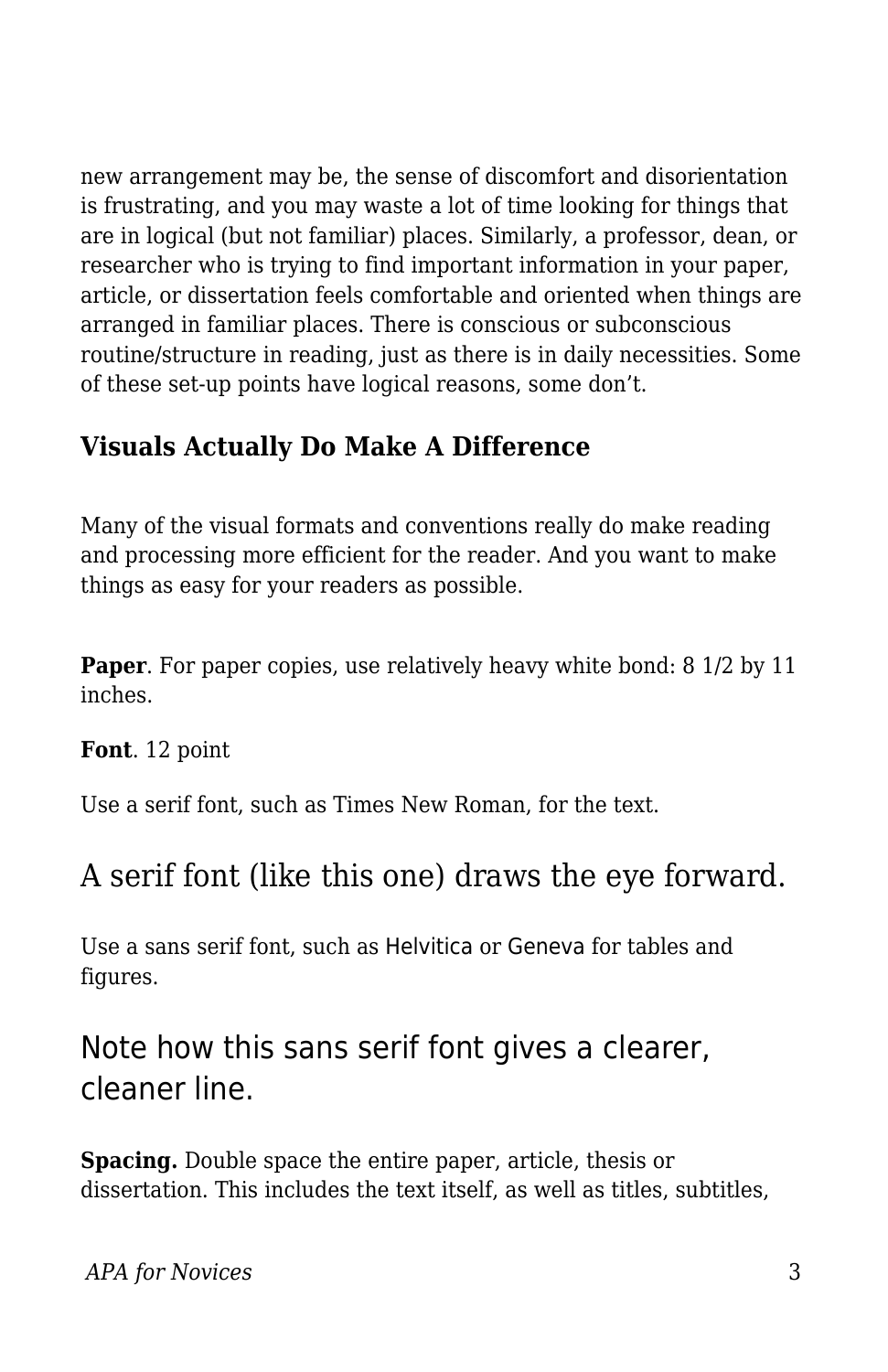quotations, footnotes, and references, unless your publisher specifies otherwise.

**Margins.** Margins should be one inch all around. For materials that will be bound, increase the left margin an additional half inch.

**Alignment.** Do not justify lines. The left margin will, of course, be flush, but let the right margin be ragged. The irregular spacing of the words that results from justification actually makes reading slower and more difficult.

**Running head.** At the top of each page in the left hand corner, place an abbreviated form of the title—a *running head—*in all caps. Try to keep it under 50 characters (including spaces and punctuation). On the title page it is labeled as "Running head" (with just *Running* capitalized); on the other pages it just appears.

**Numbers and Headers.** Number all pages consecutively from the title page. Use an arabic numeral in the top right-hand corner, at least 1/2 inch from the top of the page and 1 inch in from the side.

**Paragraphs and Other Indentations.** Set your indentation tab at 1/2" (5 to 7 spaces), and try to discipline your autoformat to leave it there.

**Headings and Subheadings.** Function and format of headings and subheadings will be discussed in detail in the following chapter.

## **BYU Standards and Specifications**

BYU has its own list of requirements and standards for theses and dissertations, particularly as preliminary pages are concerned.

These can be downloaded or printed from the [Graduate Studies](http://www.byu.edu/gradstudies) [website \[http://www.byu.edu/gradstudies\]](http://www.byu.edu/gradstudies). Formats and components for these pages will be briefly summarized here, and a sample title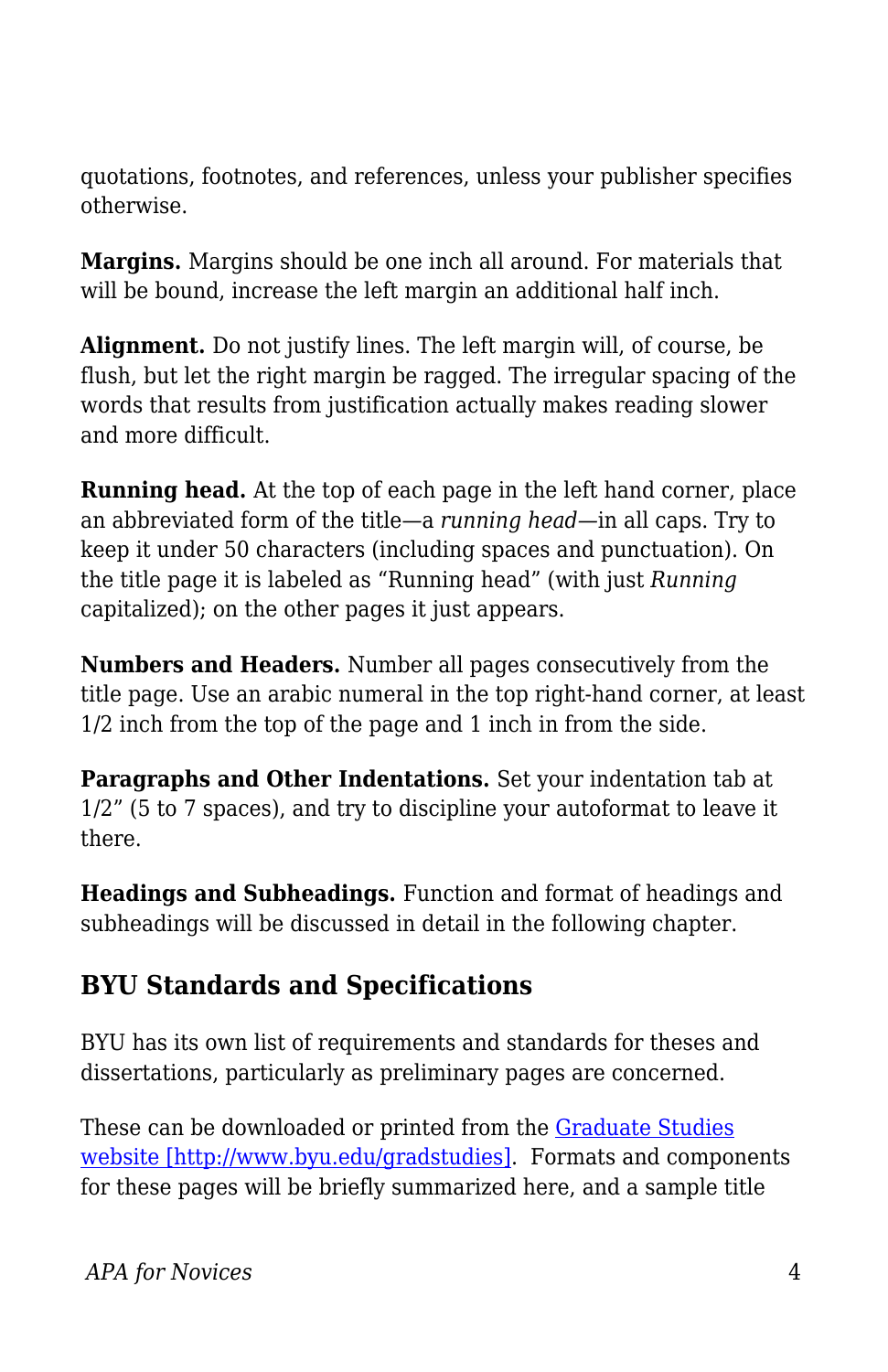page will be included.

- A thesis or dissertation should be double spaced, typed with a 10-12 point serif typeface (Times Roman and Palatino are recommended). Elaborate typefaces should not be used.
- The document should be single sided if under 300 pages, double sided if more.
- Preliminary pages include the title page, an optional copyright page, approval and acceptance pages, a 350-word-or-less abstract, and an optional acknowledgements page.
	- The preliminary pages of all theses and dissertations are to be single sided, whether the body of the text is double sided or not.
	- The following pages have no number printed on them but are counted in the page sequence: Title page, copyright page, graduate committee approval, final reading approval and acceptance, abstract, and acknowledgements.
	- These pages are numbered with lowercase Roman numerals: table of contents, list of tables, list of figures.
- The pages of the body of the text and the appendices are numbered consecutively, beginning with the Arabic numeral 1.

All theses and dissertations must be submitted to the library electronically. Specific ETD formatting can be obtained from [the ETD](http://etd.lib.byu.edu) [website \[http://etd.lib.byu.edu\]](http://etd.lib.byu.edu). The library does not require a hard copy of ETD documents, but particular departments may request hard copies for their archives

## **Introductory Components**

Introductory materials such as the title page, the abstract, and the introduction are not merely formalities. They welcome the reader into your project—your research and ideas. They can have important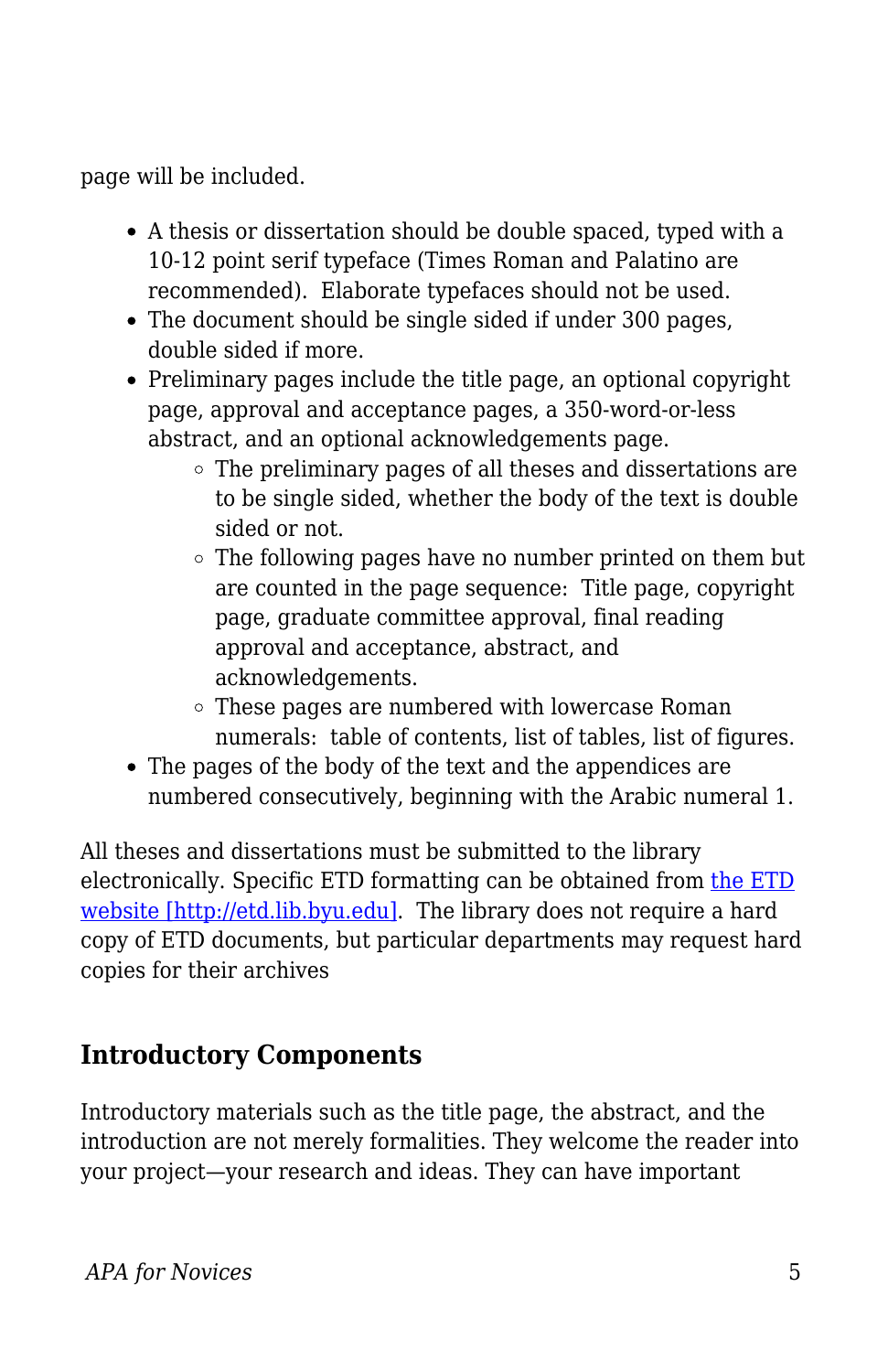effects on the way(s) your work is read and interpreted.

# **Title Page**

Though many of us type the title page almost as an afterthought (a few minutes before the manuscript must be in the professor's or associate' dean's office, it is the welcome mat for your dissertation or article.

Many professional journals and graduate schools require their own title page formats, and of course you need to follow these directions. The basic APA title page consists of the following components:

**Title.** With the era of electronic databases and advanced library searches, the title carries more responsibility than it used to. Someone seeking to narrow a broad search may limit to words used in the title, and if you don't include the right words your article or dissertation may not be found. The following steps may help you in composing your title.

- Go backwards for a minute. Think of the words you used in the database searches that yielded the strongest, most focused sources.
- List additional words that express your most important processes, relationships, and findings.
- Using these words, construct a title that previews fairly accurately what a reader will find in your work.
- Cut out extra words—a 10- to 12-word title is ideal.

**Byline.** Type the name(s) of the author(s) one double space below the title. Give your name in its most identifiable form: first, middle initial(s), last. Resist the temptation to add "MA" or "PhD." If you are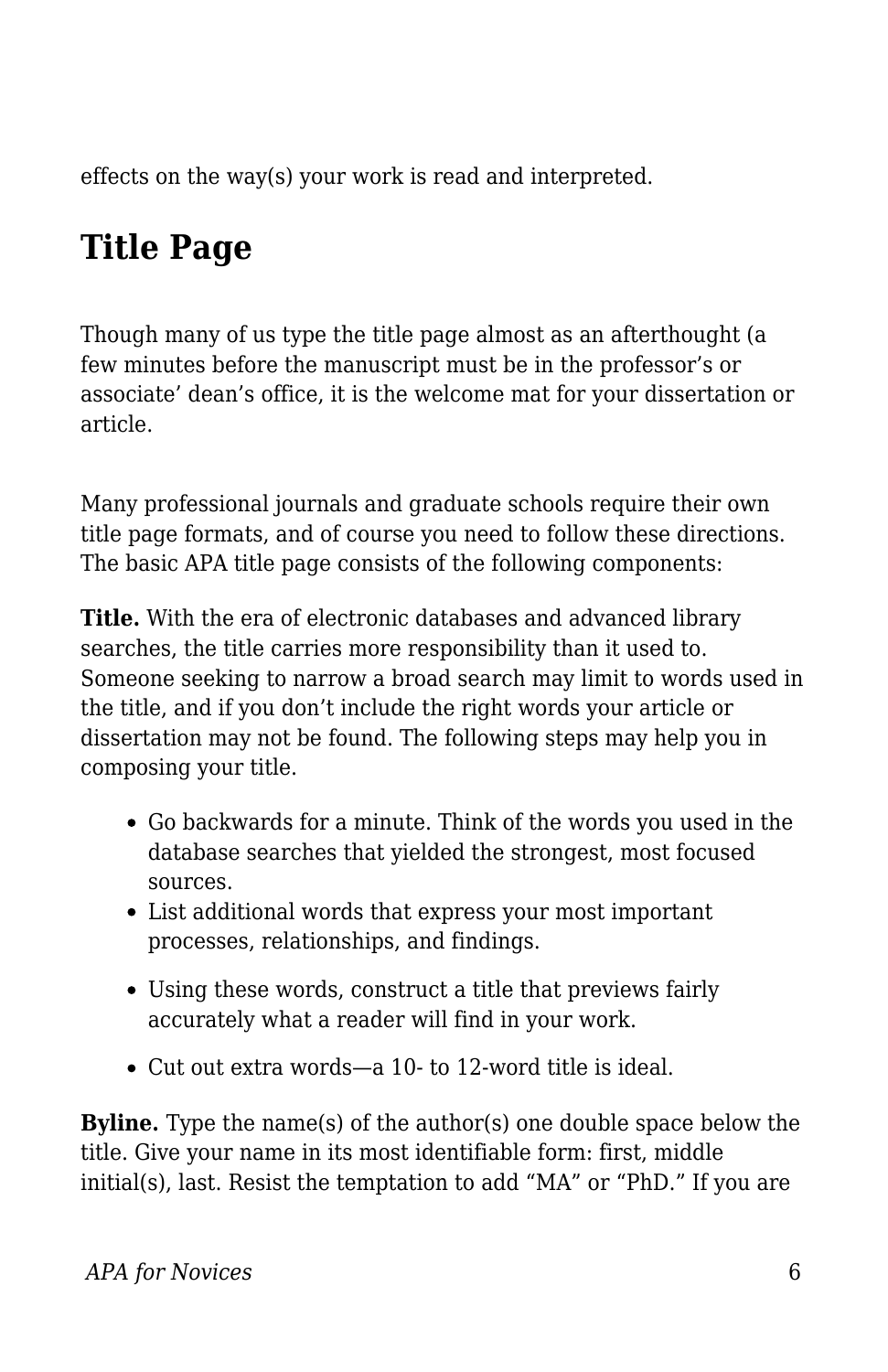submitting an article for publication, include your institutional affiliation as well. If no institution acknowledges you, give your city and state.

**Running Head.** The running head makes its first appearance on the title page. It is labeled "Running head" (with just the *R* capitalized) followed by a colon. The running head itself is in all caps, as it appears at the top of each page of the manuscript.

**Author Note.** Author notes are not required for most theses or dissertations, but are necessary for submitted articles. The author note identifies the affiliation of each author at the time a study was completed, indented as separate paragraphs. It may include affiliation changes, acknowledgments, or special circumstances if appropriate (see APA 6, p. 25). The final paragraph includes a contact author along with mailing address. The email address follows.

**Additional Information as Requested.** Some journals use the title page as a place to record your contact information: work address, telephone, fax and email—sometimes even home address and telephone numbers. Some of them ask for so much information that the title page no longer appears tidy and professional—but we have to give them what they want.

This is the basic title page required by most publications using APA format.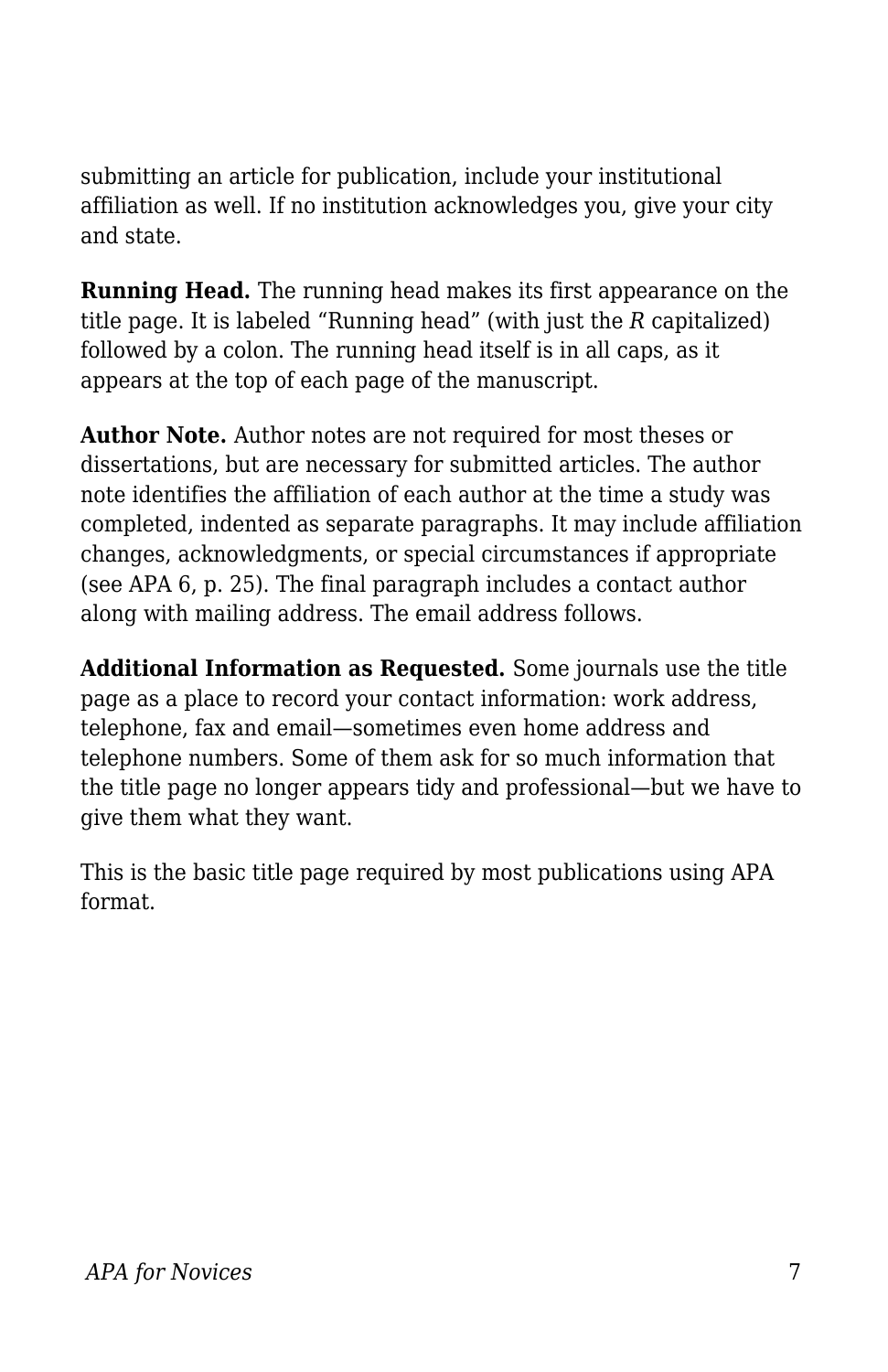

## **Abstract**

If the title page is the welcome mat, the abstract is the front door to your presentation. The abstract will appear in databases so that readers or researchers can tell very quickly whether or not your work will be relevant and interesting to them.

For most articles you have 120 words—or for a thesis or dissertation a whopping 350 words—to summarize your masterpiece. You want to work in as much solid, specific information as you can; there is no room for repetition or fluff. Since abstracts for doctoral dissertations will be published in *Dissertation Abstracts International* and other databases, include names of specific relevant places and full names of specific individuals, along with keywords that will be useful in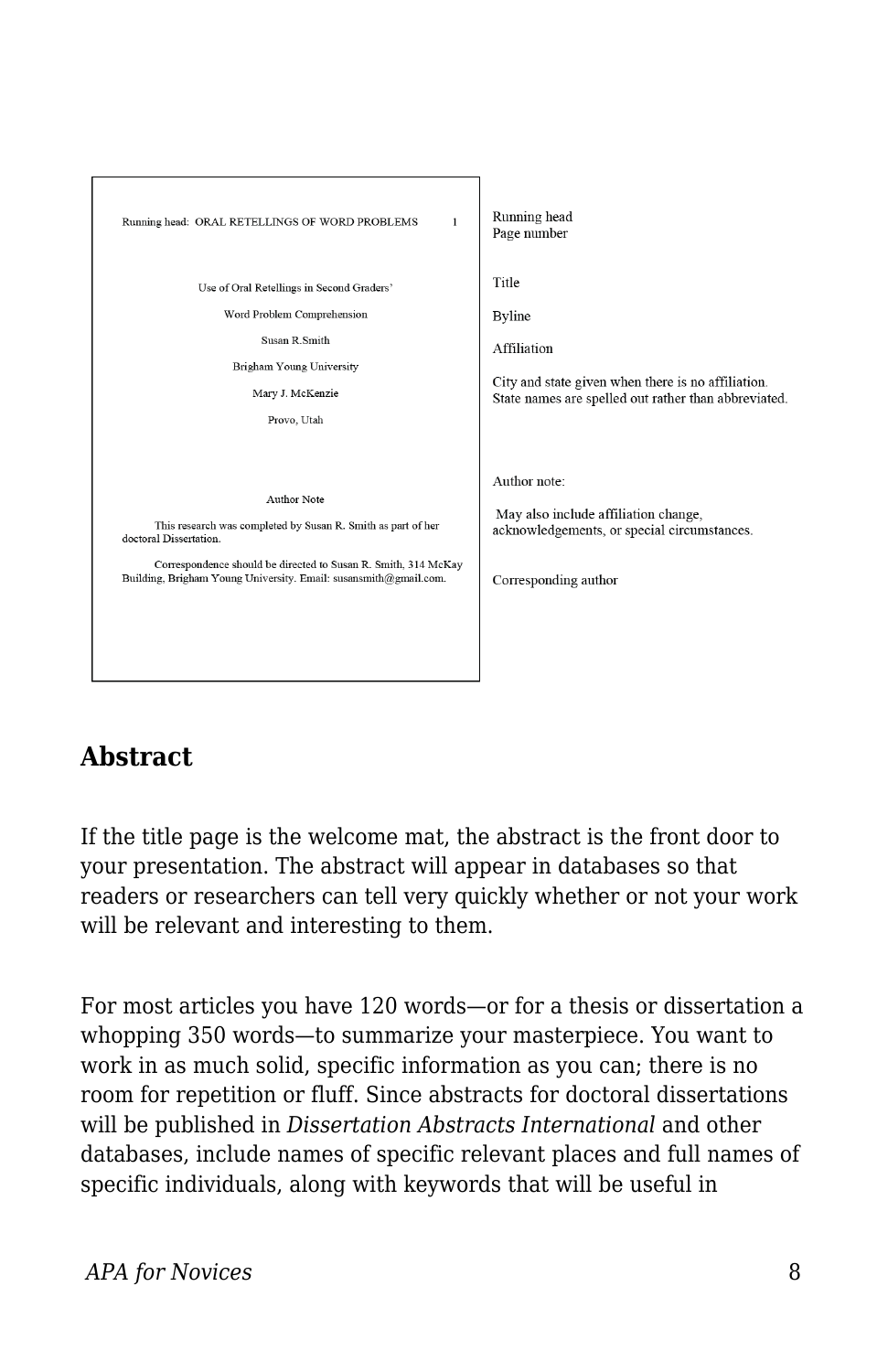electronic retrieval.

Following is a fairly easy process for putting your abstract together.

**List out your chapter titles and your first- and second-level headings.** If you have formed these carefully, they should express in simple and condensed form the main ideas and the groupings of supporting information for each chapter. As you look at this list, you can see at a glance both the outline of content and the key words you have chosen to express it.

**Choose the most important points**. The *Publication Manual of the American Psychological Association* (2010) suggests no more than four or five. You may want to discipline yourself to reflect your pattern of development and the main relationships that you bring out in your work.

**Just summarize.** Do not use the abstract as a "hook" to catch attention or as a place to validate you topic (unless it is BADLY in need of validation). Resist the temptation to use the abstract to make an evaluation of your "excellent" work. Leave statements of your strengths and limitations for later.

#### **Trim the excess.**

- **Eliminate repetition.** Repeated words and phrases are often key to noticing repeated content. Synonyms are also commonly found in verbal excess.
- **Consolidate sentences.** If two or more sentences have essentially the same subject or very similar predicates, they can often be easily collapsed into one clear statement.
- **Use pronouns efficiently but not carelessly.** It may take several words to repeat an antecedent that can be replaced by *it*, *they*, or *which*.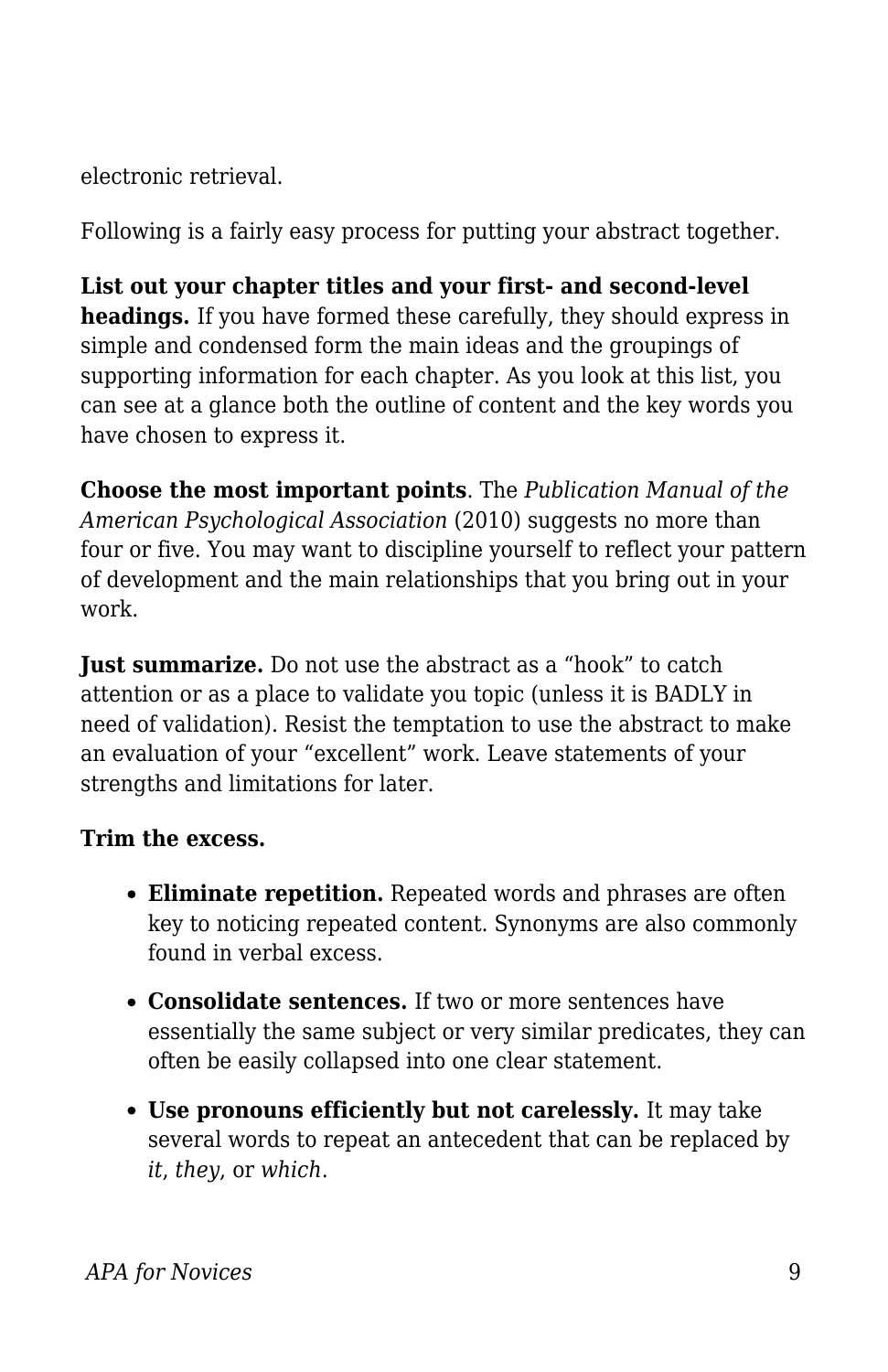**Eliminate unnecessary words.** Don't waste space with "it is a fact that," "it can be conceded that," "it is important to notice," "we have found it significant" etc. If these things weren't facts and weren't important or significant, you wouldn't be including them in the abstract.

For articles submitted to APA journals and for most course papers, the format involves the running head, the title "Abstract" and the doublespaced one-paragraph text. BYU has a specific format for theses and dissertations, which will shown in the next section.

| <b>ORAL RETELLING</b>                     | 2 |
|-------------------------------------------|---|
| Abstract                                  |   |
| This study investigated the effects of    |   |
| the strategy of oral retellings on second |   |
| graders' ability to comprehend and        |   |
| solve word problems. A sequence of        |   |
| 10 lessons teaching and implementing      |   |
| this strategy was conducted, reinforced   |   |
| by guided practice including group        |   |
| discussions and individual problem-       |   |
| solving challenges. Students were         |   |
|                                           |   |

Running head Page number

Abstract centered

Text double spaced One paragraph No indentation

## **BYU Preliminary Pages**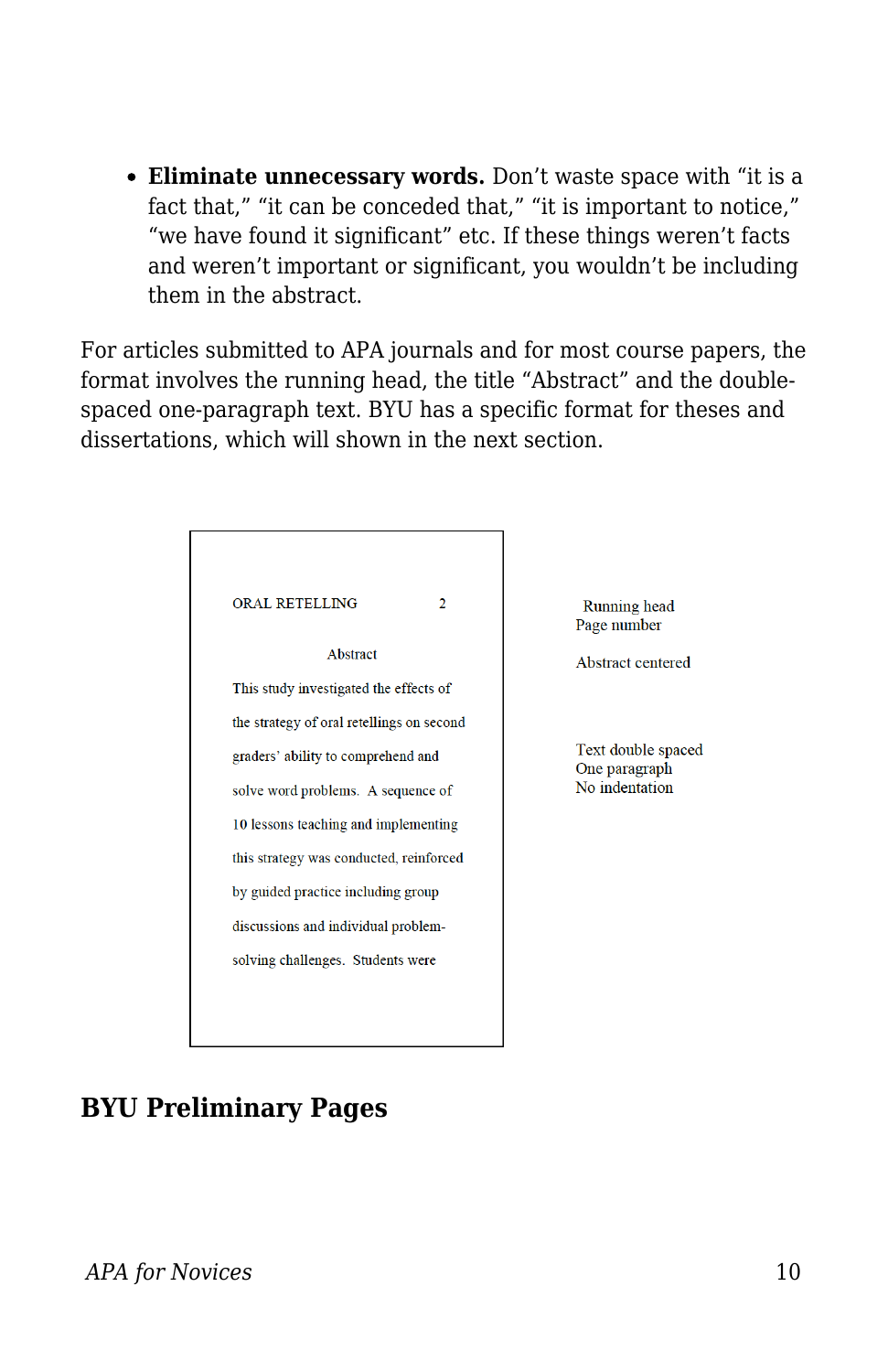#### **Title Page**

BYU has specified a particular format for the title page. A change has recently been made to eliminate the month, as month often changes between various submissions and readings.

All information is centered between the margins: both top and bottom (both one inch) and left and right.



#### **Graduate Committee Approval Page**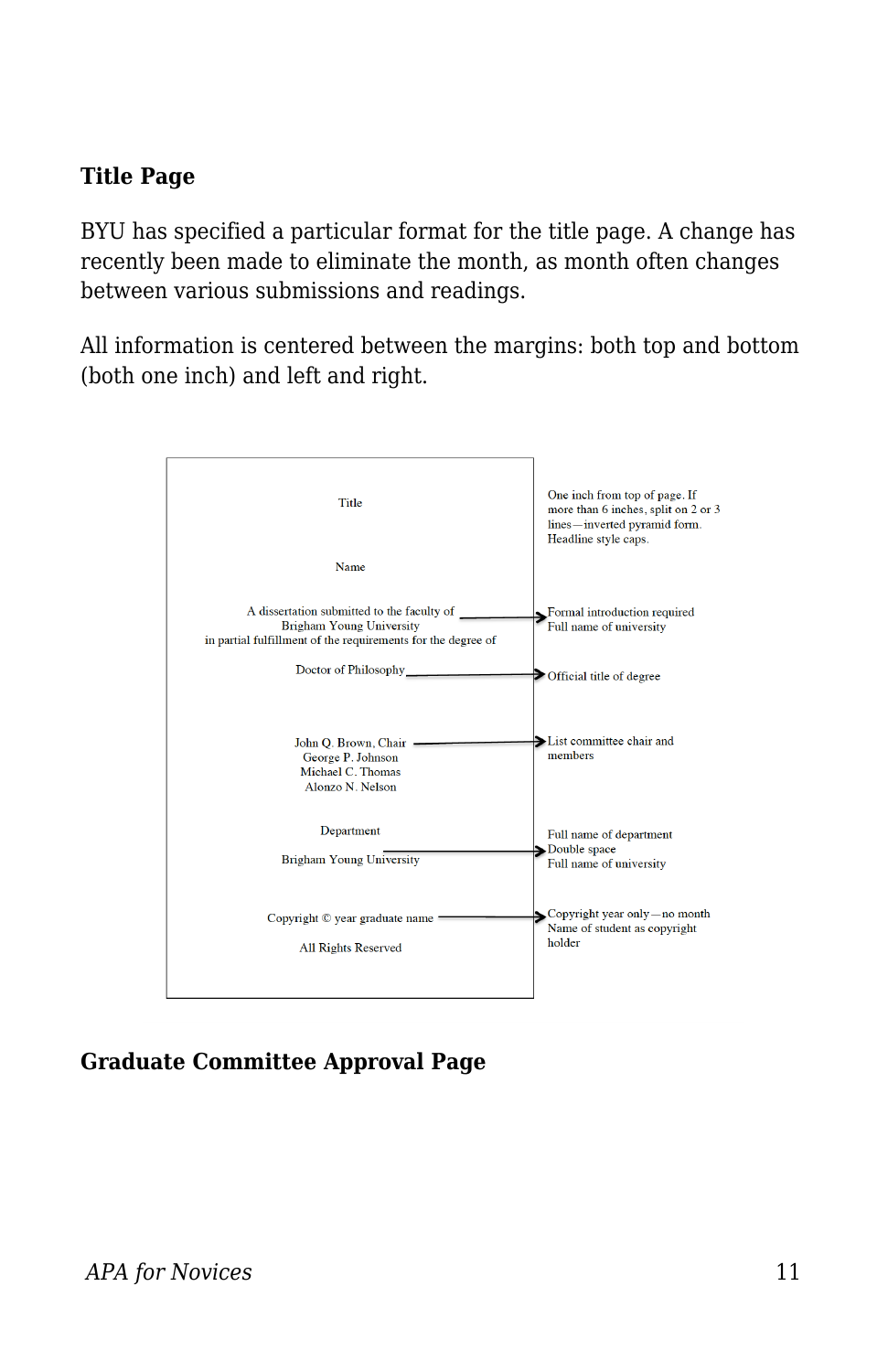|      | <b>BRIGHAM YOUNG UNIVERSITY</b><br><b>GRADUATE COMMITTEE APPROVAL</b>                                                                                                       |                                                 |
|------|-----------------------------------------------------------------------------------------------------------------------------------------------------------------------------|-------------------------------------------------|
|      | of a dissertation submitted by<br>Michael D. Brown                                                                                                                          | 5 blank lines<br>Double spaced<br>3 blank lines |
| Date | This dissertation has been read by each member of he<br>following graduate committee and by a majority vote<br>has been found to be satisfactory.<br>Mary Ann Prater, Chair |                                                 |
| Date | Timothy B. Smith                                                                                                                                                            | 2 blank lines between<br>signature lines        |
| Date | Ellie Young                                                                                                                                                                 |                                                 |

#### **Final Reading Approval and Acceptance Page**

After your thesis or dissertation has been completed in its final form, it will be read and "signed off" on this form by your graduate committee chair, the department chair or graduate coordinator for your department, and the dean or an associate dean of your colleg

#### **Acknowledgements Page**

If you want to acknowledge people who have contributed to your work—by way of academic and/or personal support—you may include this page to do so. If you're a lone wolf or a rugged individualist, no one will force you to thank anyone. Just don't expect extra favors afterwards.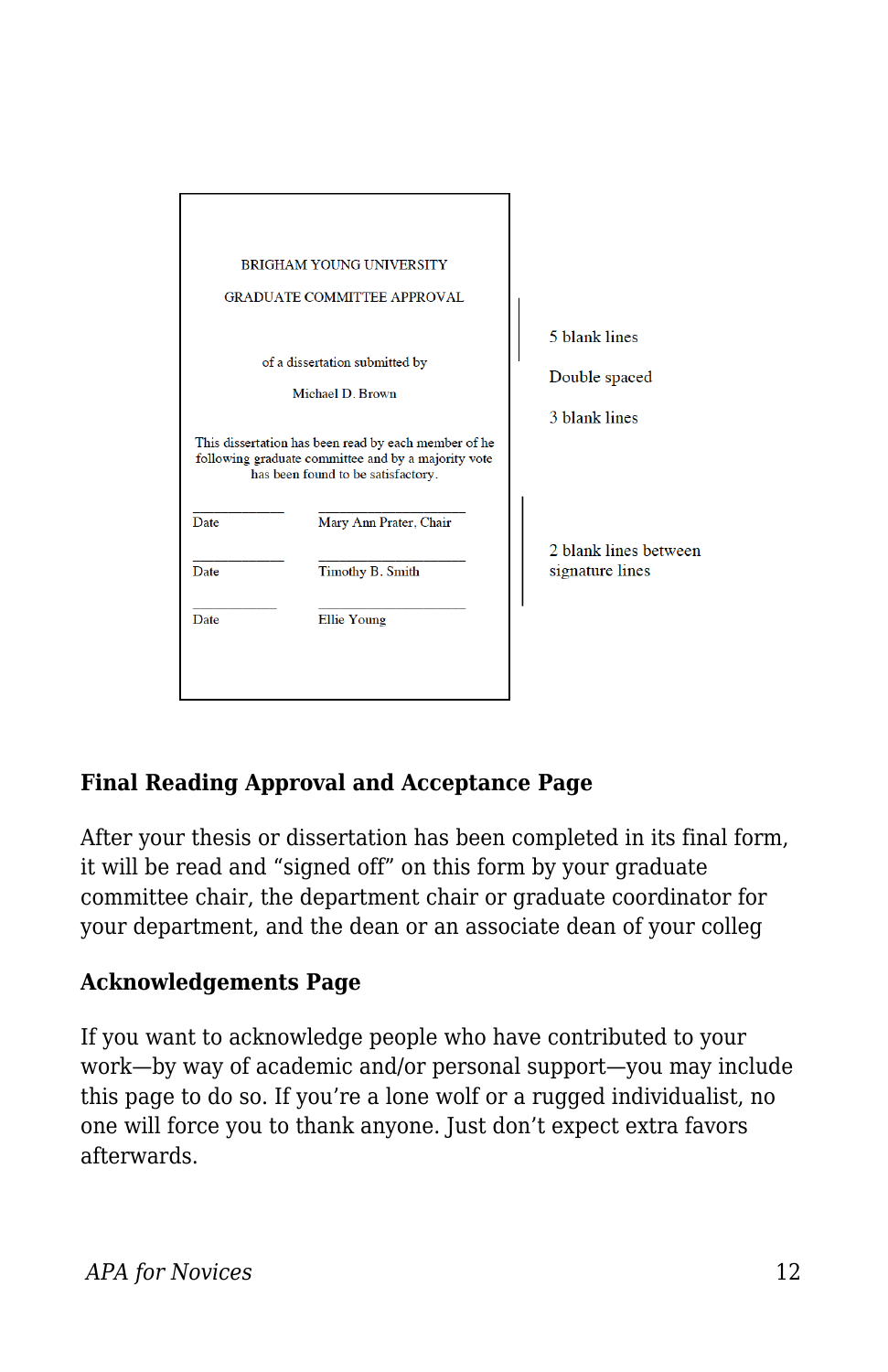#### **Abstract**

BYU requires a format for the abstract that gives more information than the standard APA design.

| <b>ABSTRACT</b><br><b>TITLE</b><br>Author's name<br>Department<br>Degree | <b>ABSTRACT</b><br>centered in all caps.<br>Title centered in all caps<br>Name, department, and<br>degree on separate lines,<br>initial caps, double spaces<br>between<br>Text double spaced, one<br>paragraph, not indented | Tripple space<br>between<br><b>ABSTRACT</b><br>and title,<br>between title<br>and author, and<br>between degree<br>and text. |
|--------------------------------------------------------------------------|------------------------------------------------------------------------------------------------------------------------------------------------------------------------------------------------------------------------------|------------------------------------------------------------------------------------------------------------------------------|
|                                                                          |                                                                                                                                                                                                                              |                                                                                                                              |

## **Introduction**

The introduction welcomes your readers and makes them comfortable with your presentation by acquainting them with topic and approach and by orienting them in terms of literature and developments in the field.

The introduction is not labeled unless necessary to avoid having a first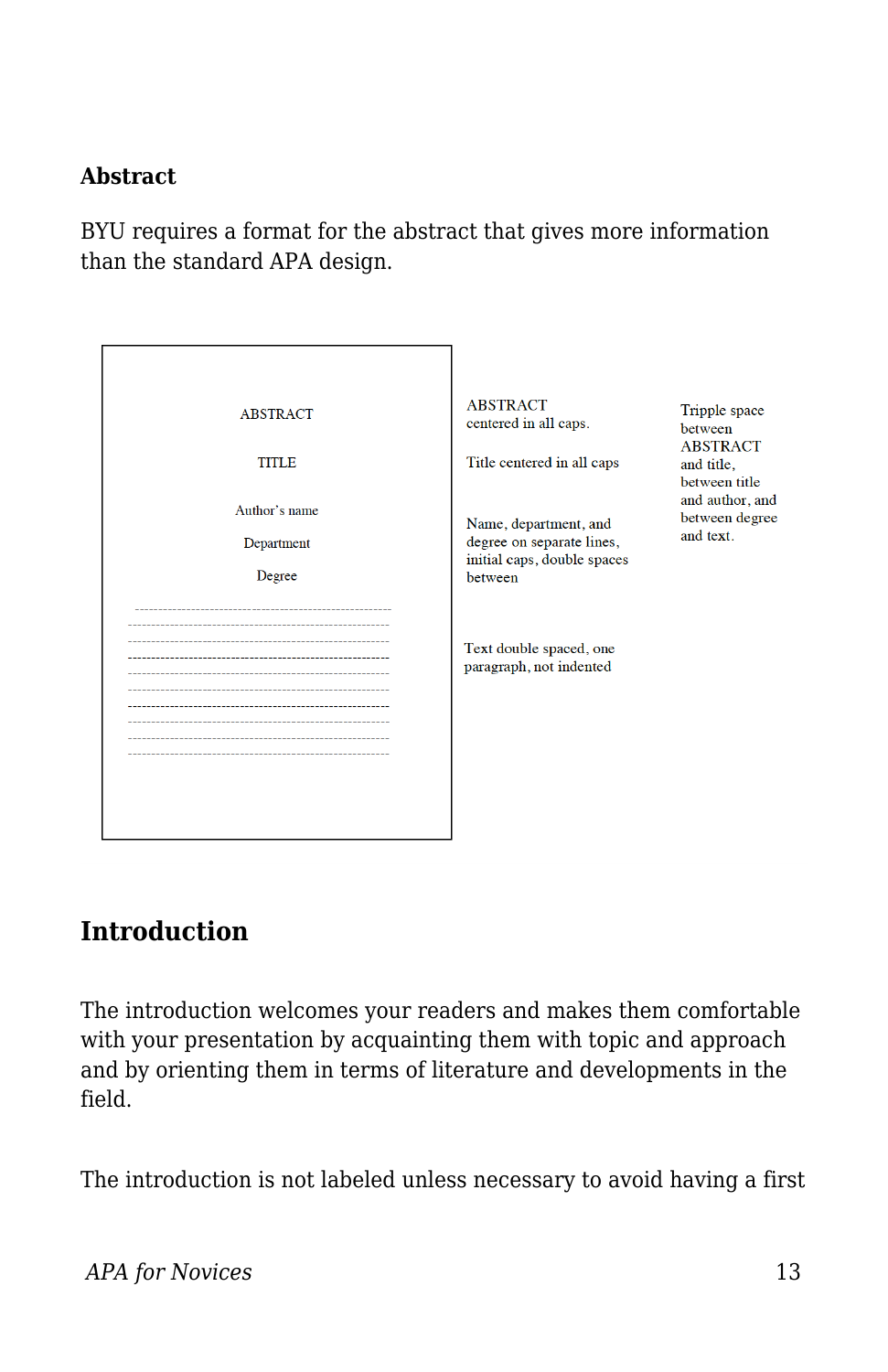page of a chapter with no heading.

### **CHECKLIST**

The following suggestions are adapted from the 6th edition of the Publication Manual of the American Psychological Association (2011, pp. 27-28). They do not comprise a sequence or process, only a checklist for inclusion (or lack thereof).

#### **Introduce your work and orient your reader.**

- State the purpose and rationale for your research.
- Summarize previous arguments and evidence.
- Present the hypotheses and the experimental design.
- Discuss theoretical propositions and implications.
- Give necessary historical and research context.
- Introduce important terminology.

#### **Avoid wasting your space and your reader's time.**

- Don't let it get too long or heavy. Most introductions are initially way too long. Eliminate everything that is not really necessary for a reader to understand your piece. If you are uncertain about particular aspects, get your chair to advise you.
- Do not include an exhaustive historical review of the literature unless instructed specifically to do so. Include what you need to portray background and continuity of the research and to provide a reference base that the reader can appreciate. But do not include things that are tangential or irrelevant.
- Do not use the introduction as a soapbox to denounce opposing views. If these views need to be brought up early in order to orient the reader, do so efficiently and reasonably.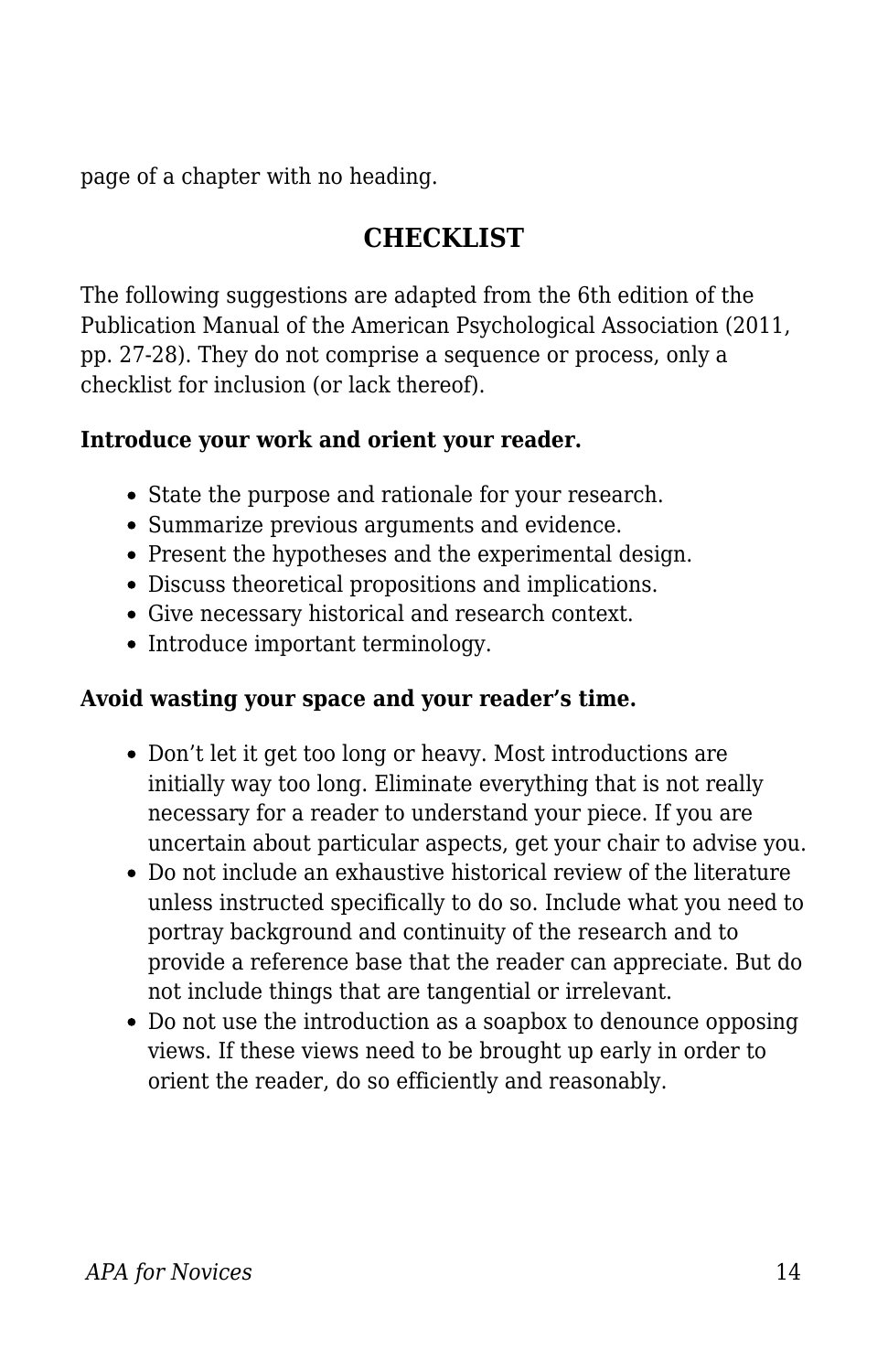# **Tables and Figures**

Tables and figures can be efficient ways of presenting information: packing a large amount of data in small space, emphasizing relationships, bringing in a visual learning modality. But they should be used only when they accomplish these functions. Do not overuse figures and tables.

**Purposes for Figures and Tables** (Adapted from APA 6th edition, 2010, pp. 125-126)

- **To explore:** to invite your readers to explore the data with you.
- **To communicate:** to share the data that support the meaning you have found so that the readers can understand your meaning on a deeper level.
- **To calculate:** to invite your reader to calculate a statistic or function related to the data.
- **To store:** to allow both you and your reader to have the data available for easy retrieval.
- **To enable visualization:** to attract attention and give your manuscript more visual appeal (depending, of course, on the nature of the data and the purpose and target audience for the paper).

### **Tables**

Preparing course papers may not involve tables—at least not very many of them—as many courses do not have time for heavy data gathering. However, tables are an important component for theses, dissertations, and articles. Your committee and statistics helpers will guide you in composing the tables. This manual deals only with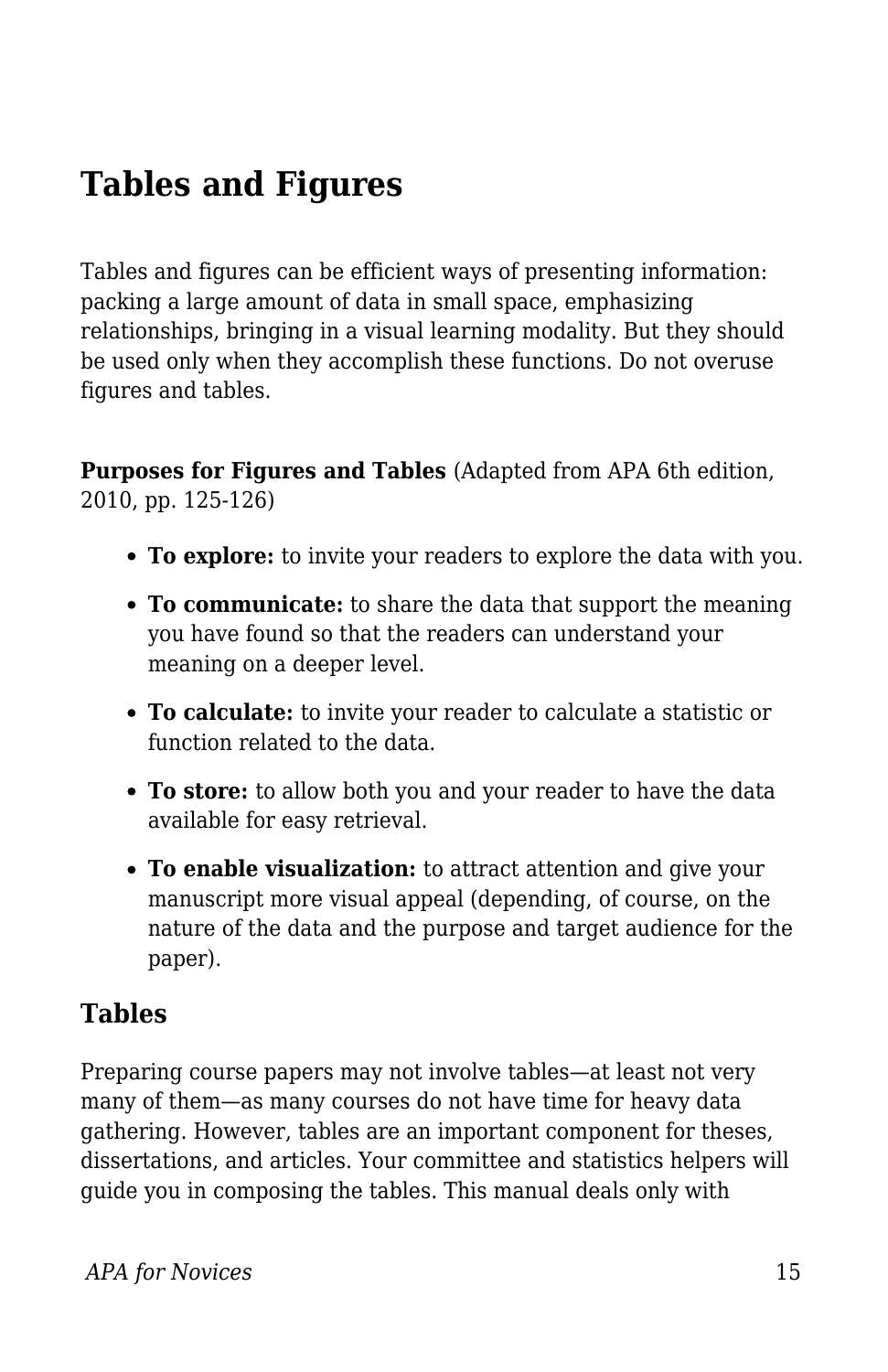placements and formalities.

The following checklist will guide you in using tables effectively.

## **CHECKLIST**

(Compare *Publication Manual of the American Psychological Association*, 6 th ed., pp. 125-150)

- Be sure that all tables are actually identified and discussed in the text. What is obvious evidence to you may not be so easy for a reader to interpret.
- Number tables consecutively throughout the text. Use separate numbering for tables in the appendix (A1, A2) or for separate appendices when you have them (B1, B2, C1, C2 etc.).
- Avoid using unnecessary or repetitive tables. Keep tables as simple as you can: data should be easily accessible.
- Use horizontal lines between table title and headings and between headings and body of table. Thereafter use horizontal lines only for clarity. Do not use vertical lines in tables.
- Place explanatory notes immediately following a table. A general note is labeled *Note*; a note specific to part of a table is indicated with a superscript number.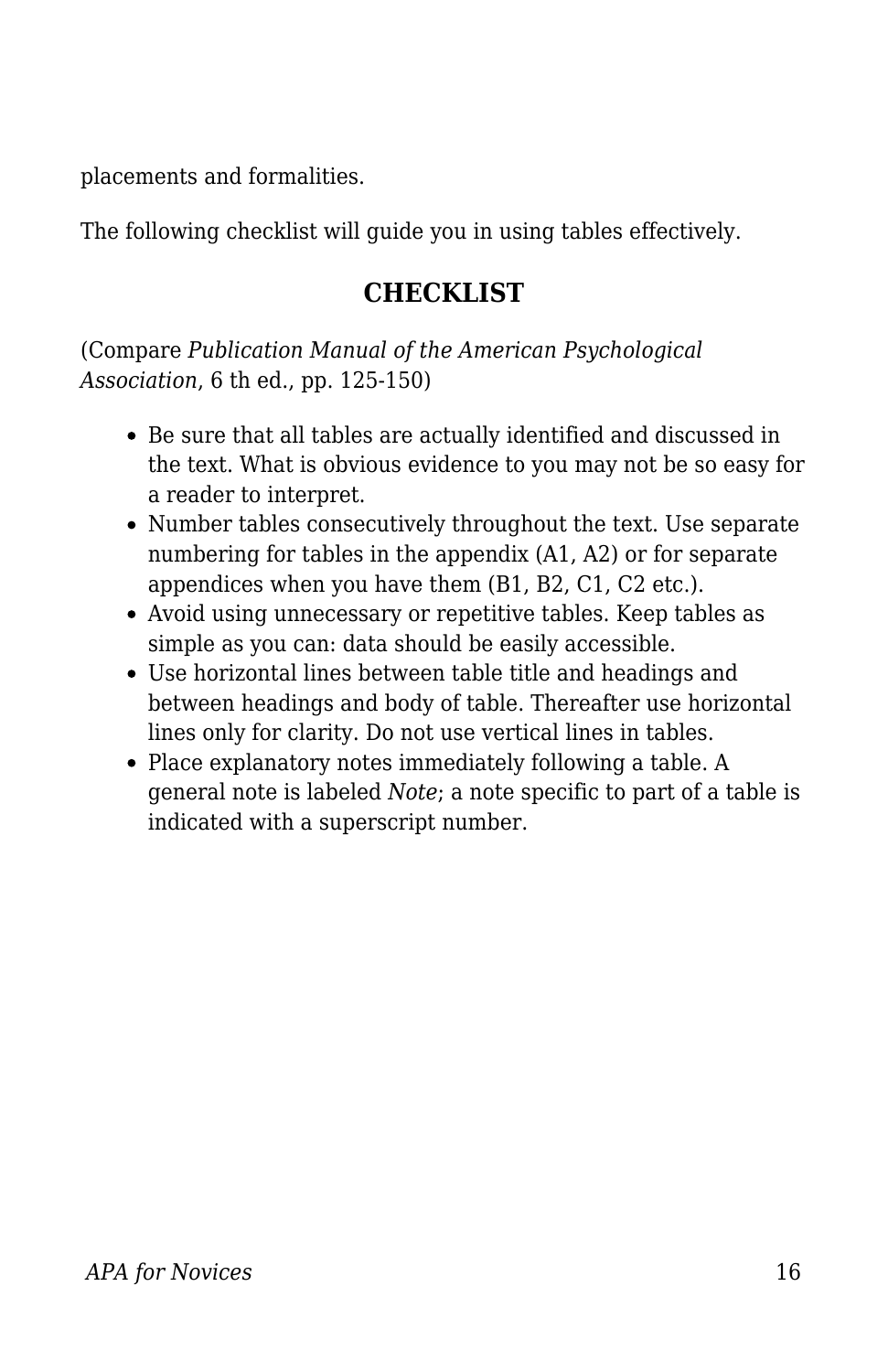|                                                                                                                                                                                                                                                                                                                                                                                                                                                                                                            |  | Oral Retellings of Word Problems<br>24            |                 |                |  |
|------------------------------------------------------------------------------------------------------------------------------------------------------------------------------------------------------------------------------------------------------------------------------------------------------------------------------------------------------------------------------------------------------------------------------------------------------------------------------------------------------------|--|---------------------------------------------------|-----------------|----------------|--|
| <b>Table number, Arabic</b><br>numeral, flush left. -                                                                                                                                                                                                                                                                                                                                                                                                                                                      |  | Table 1                                           |                 |                |  |
| Table title, in italics                                                                                                                                                                                                                                                                                                                                                                                                                                                                                    |  | Subjects' Use of Two-factor Retellings in Solving |                 |                |  |
|                                                                                                                                                                                                                                                                                                                                                                                                                                                                                                            |  | Multiplication Word Problems in Post-treatment    |                 |                |  |
| <b>Horizontal liens separating</b><br>table title and table text<br>and separating column                                                                                                                                                                                                                                                                                                                                                                                                                  |  | <b>Interviews</b>                                 |                 |                |  |
| headings from data.<br>Double spaces before and<br>after. -                                                                                                                                                                                                                                                                                                                                                                                                                                                |  | <b>Subject</b>                                    | Use             |                |  |
| <b>Column headings. Initial-</b>                                                                                                                                                                                                                                                                                                                                                                                                                                                                           |  |                                                   | Self-identified | Subconscious   |  |
| caps. No italics or bolding.<br>"Decked heads" are<br>lavered to prevent<br>unnecessary repetition:<br>Self-identified use,<br>Subconscious use.                                                                                                                                                                                                                                                                                                                                                           |  | Jace                                              | 2               | 3              |  |
|                                                                                                                                                                                                                                                                                                                                                                                                                                                                                                            |  | Rory                                              | 5               | 4              |  |
|                                                                                                                                                                                                                                                                                                                                                                                                                                                                                                            |  | Haley                                             | 1               | 3              |  |
| <b>Table data columns</b><br>at least 3 spaces apart.                                                                                                                                                                                                                                                                                                                                                                                                                                                      |  | <sup>b</sup> Olya                                 | $\overline{0}$  | $\overline{a}$ |  |
|                                                                                                                                                                                                                                                                                                                                                                                                                                                                                                            |  | Kayla                                             | 2               | 5              |  |
| <b>Type table in sans serif</b><br>font, no more than 4 font<br>sizes larger or smaller<br>than the font of the text.                                                                                                                                                                                                                                                                                                                                                                                      |  | Michael                                           | 4               | 6              |  |
| Include table notes to give<br>Note: Data represent transcriptions of student interviews recorded<br>information to aid in $=$<br>in both audio and visual formats<br>interpreting the table.<br><sup>b</sup> Child has recently moved from Russia and has very limited<br>General notes (set off<br>English skills.<br>by the label "note") apply<br>to the table as a whole.<br>Specific notes (indicated by a<br>superscript lowercase letter)<br>apply to just the item or row<br>on which hey appear. |  |                                                   |                 |                |  |

#### **FIGURES**

Figures attract attention and can represent complicated relationships in ways that are easy for a reader to process and remember. They are more striking and less precise than tables.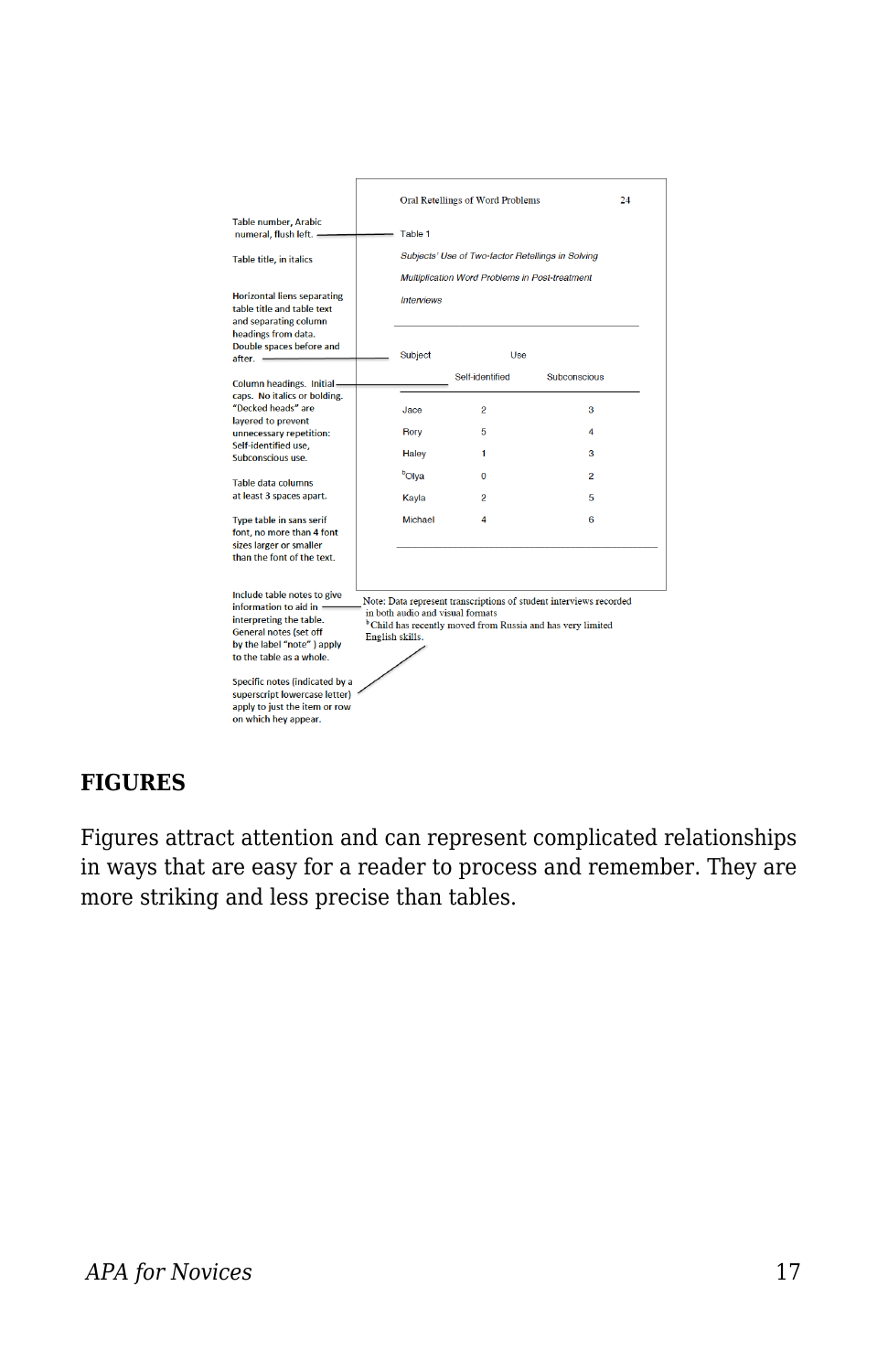## **CHECKLIST**

(See *Publication Manual of the American Psychological Association*)

- As the purpose of a figure is to supplement and enhance the text, it should be discussed with enough detail that a reader can easily interpret and remember it.
- Be sure that figures are simple and clear, avoid crowding in too much detail.
- Place the figure on a full page, either immediately following or facing the page on which it is first mentioned. The page devoted to the figure is not headed or numbered.
- Number figures consecutively with arabic numerals outside the boundaries of the figure itself.
- Type the figure caption below the figure or on the following or facing page.
- In material submitted for publication, where the figures are clustered at the end, type figure captions in a list on a separate page, not on the pages on which the figures appear.
- Be sure that the caption and legend explain symbols and abbreviations.
	- **The legend** appears as part of the figure; thus it is within the boundaries of the figure and uses the same typeface.
	- **The caption** is both a title and an explanation. It consists of a brief descriptive phrase, often followed by additional explanations of symbols or measurements. If material is to be published, captions are listed on a separate page rather than on the figures.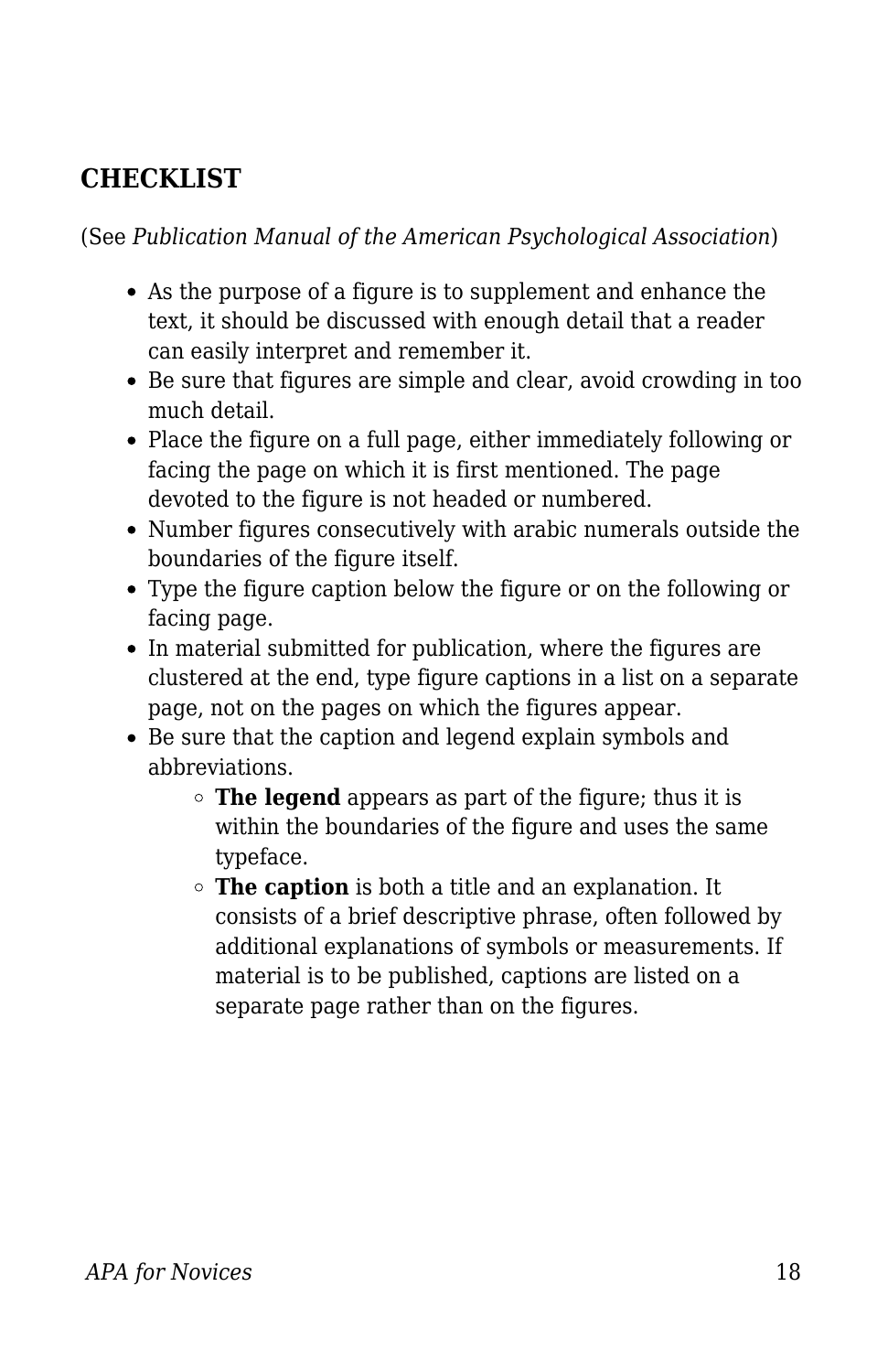



## **Follow-up Items**

## **Appendix**

If you have something that's a little bulky or tangential, but someone is apt to be curious about it (and/or your chair really likes it), you can include it in an appendix. The specialist may gaze at it all he/she wants, but the casual reader who finds your dissertation on the internet doesn't have to be bothered.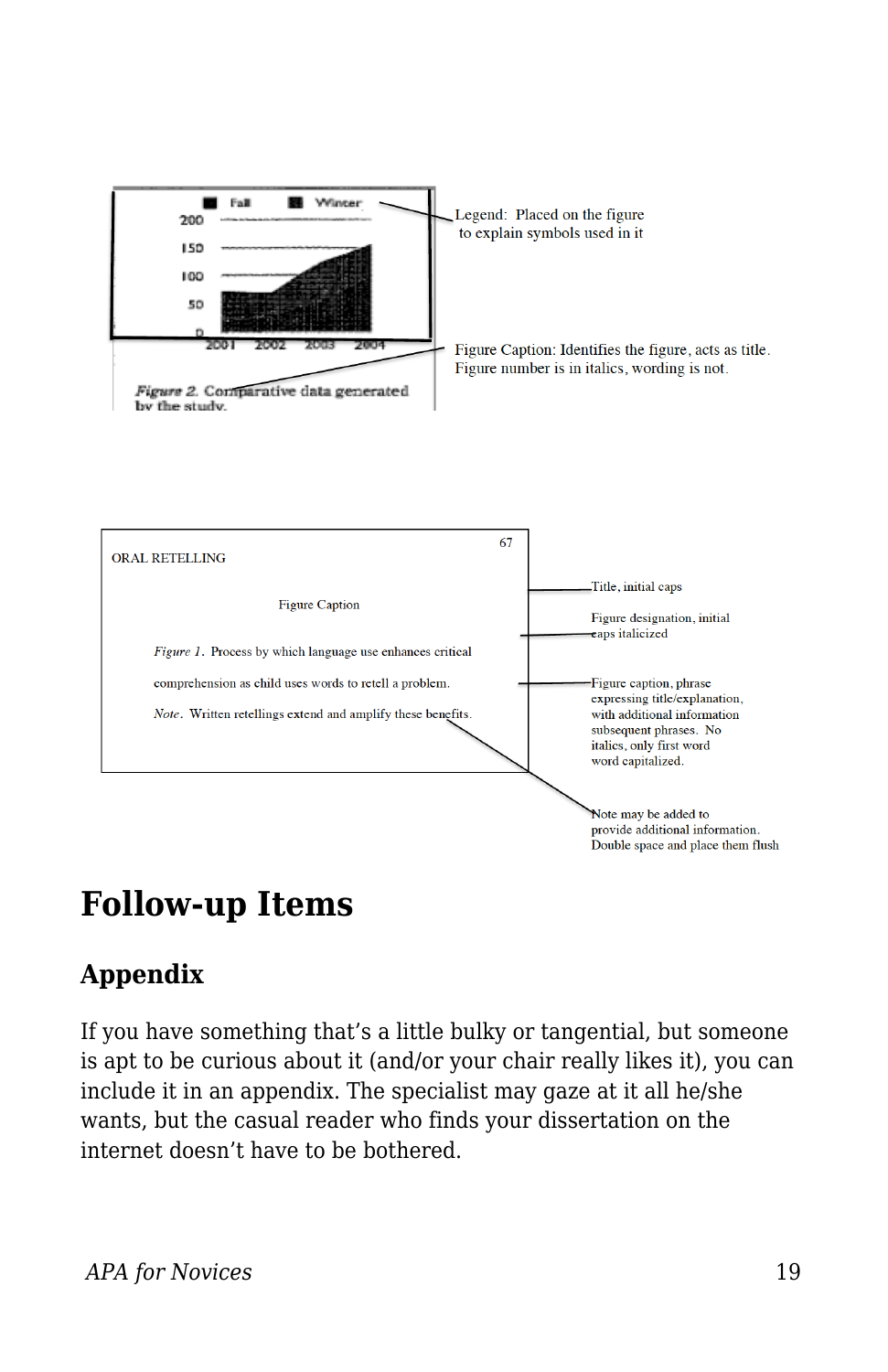Think of the appendix as a closet for your research skeletons—things that can't be thrown away because somebody's bound to ask about them. But you just don't need to put them on prominent display.

### **Items for Inclusion**

Any of the following might be included in an appendix (see *Publication Manual of the American Psychological Association*, 2010, p. 205):

- Word list(s)
- $\bullet$  Mathematical proof(s)
- Large table(s), particularly those too detailed for the text
- Technical information on methods beyond that required in the text
- Computer program(s)
- Questionnaire or survey instrument (you designed), instructions to participants
- Parts of published survey instruments only if copyright permission is obtained
- Participant recruitment materials: sign-up sheets, informed consent forms
- Case studies or other illustrative resources
- Statistical calculations that are relevant but not necessary to the text
- Additional data that are not vital to and are possibly awkward or bulky within the text

An appendix should contain related materials. If you have diverse appendages, you may have more than one skeletal closet. If you do have more than one, label them with capital letters: Appendix A, Appendix B, etc. Refer to them by these labels in the text (a copy of the questionnaire is provided in Appendix A).

As far as form and numbering are concerned, appendices are separate closets.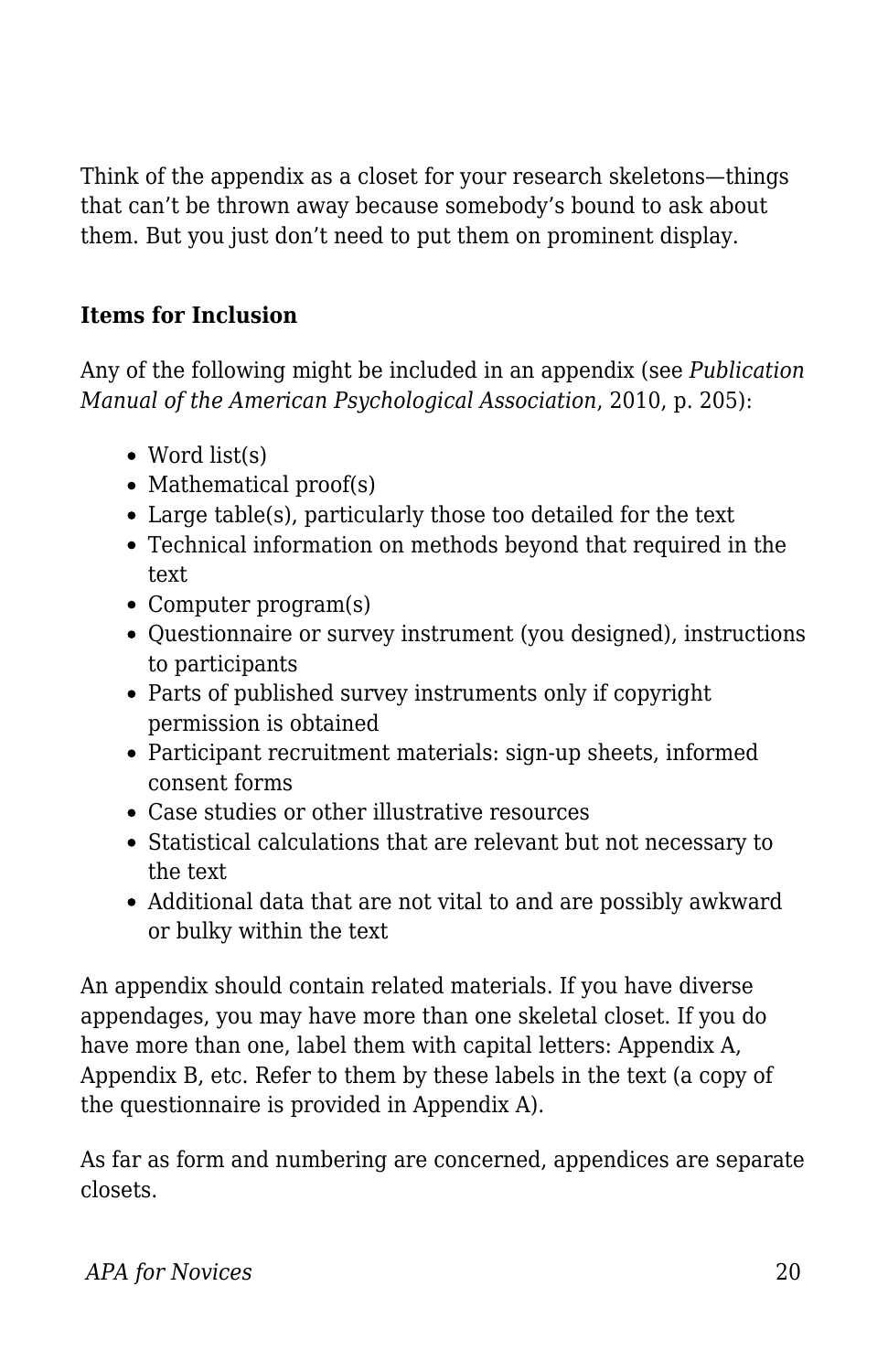#### **General Formatting Directions**

- If you need only two levels of headings, use the formatting system you would use for a two-level paper rather than the four- or five-level system you are using for the overall dissertation.
- Label figures and tables in the appendix with the appendix designation as well as a number (e,g., Table B1 for the first table in Appendix B). If there is only one appendix, use an *A* to separate it from tables in the text (e.g., Table A2 for the second table in the only appendix).
- Begin each appendix on a separate page. Format as shown below.



If the appendix needs headings and subheadings to make information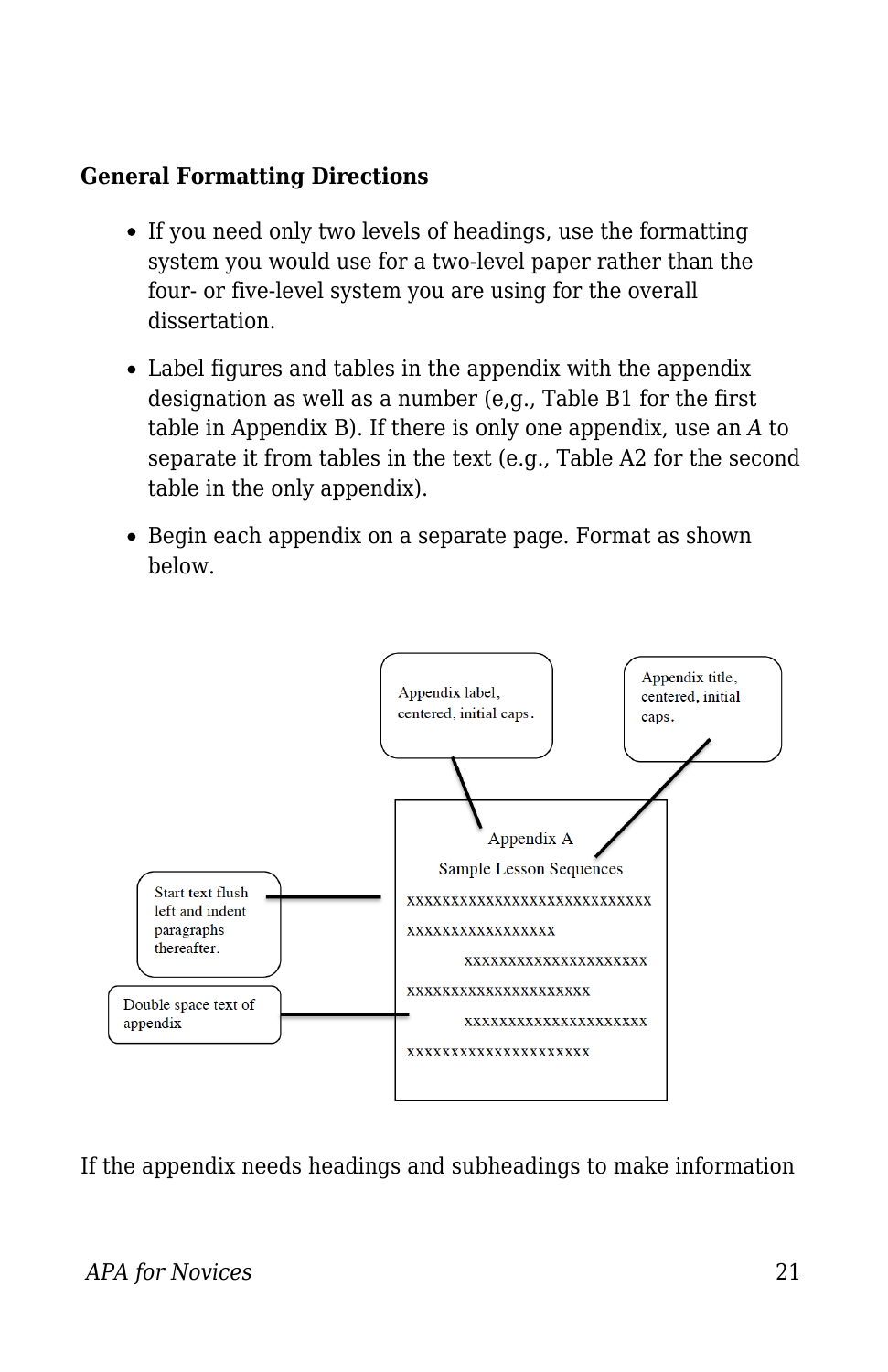easier to access, set them up according to the format you have used throughout the text.



## **Notes: Foot and otherwise**

Notes are convenient little "asides" that help you keep from overloading your sentences and diverting your paragraphs. They allow you to be explicit without being weighty.

Notes are a little like toe rings: They may not be absolutely necessary, and there are times when they do not do much good. But they can allow you some opportunities to amplify and enhance your text.

APA format requires parenthetical documentation for references, not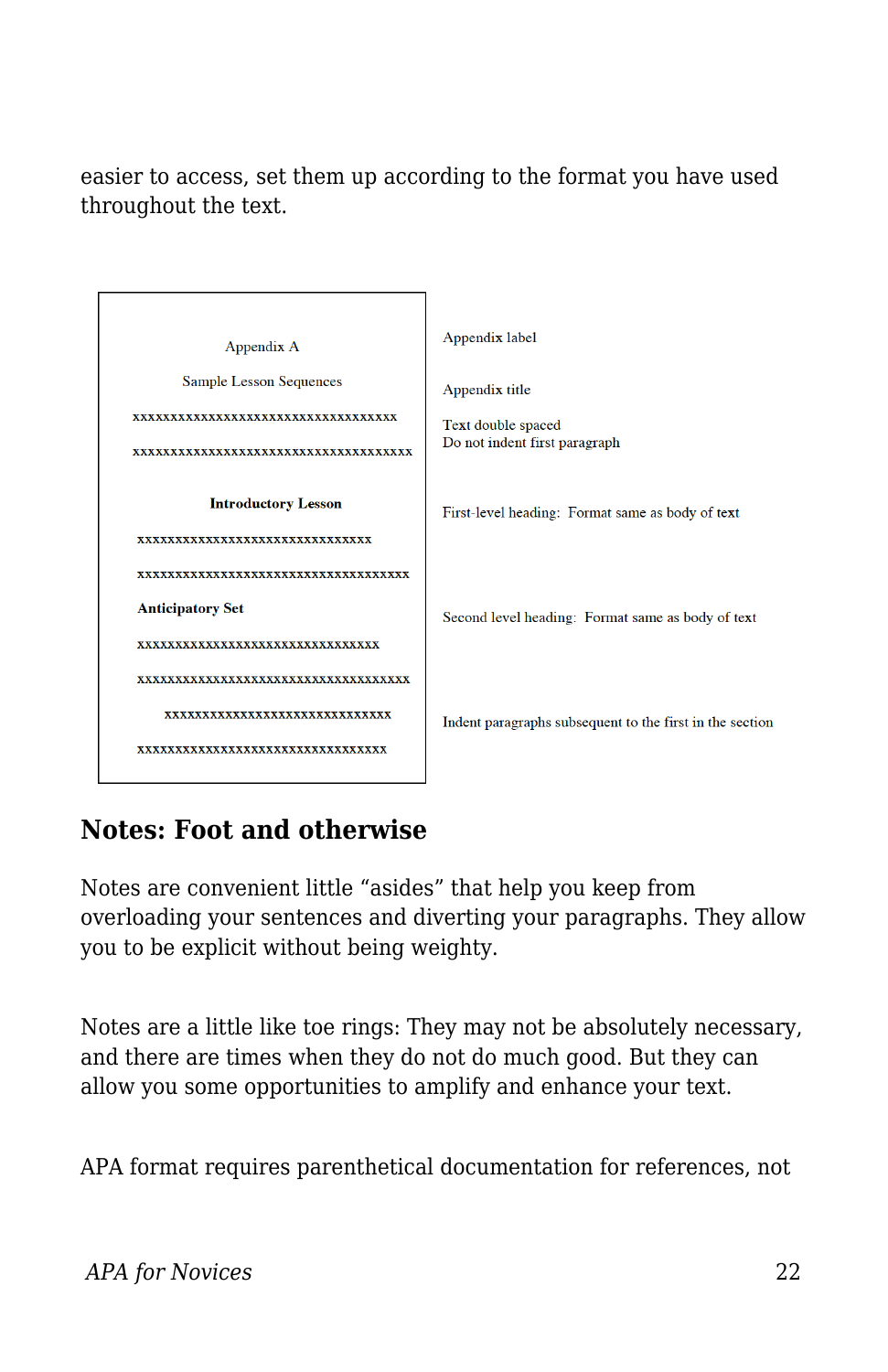footnotes (The reference footnotes used for Chicago format are completely different). APA uses only three kinds of notes in papers, dissertations, and basic articles: author notes, content footnotes, and copyright permission footnotes.

### **Author Note**

The author note gives the author(s)' names along with affiliations. Support acknowledgements and special circumstances relevant to consideration of the piece are sometimes included.

- On manuscripts submitted for publication, author notes are usually placed on the title page, as shown earlier in this chapter. If the manuscript is not being published, author notes may be placed on separate sheet at the end (following references or appendix).
- A contact address should be given. When there are multiple authors, only one need be designated as a contact.

#### **Footnotes**

- **Content footnotes** allow you to make expansions and explanations that would interrupt the flow of your text and not be of interest to all readers: for example, definition of a term, identification of a key individual, explanation of an instrument or procedure beyond what is required in the text, reference to sources with more detailed explanations, or additional historical or contextual information.
- **Copyright permission footnotes** acknowledge the copyright holder giving you permission to use material.

Both content and copyright permission footnotes are numbered throughout the text consecutively. Indicate their position in the text by a superscript number, and place the notes on a separate page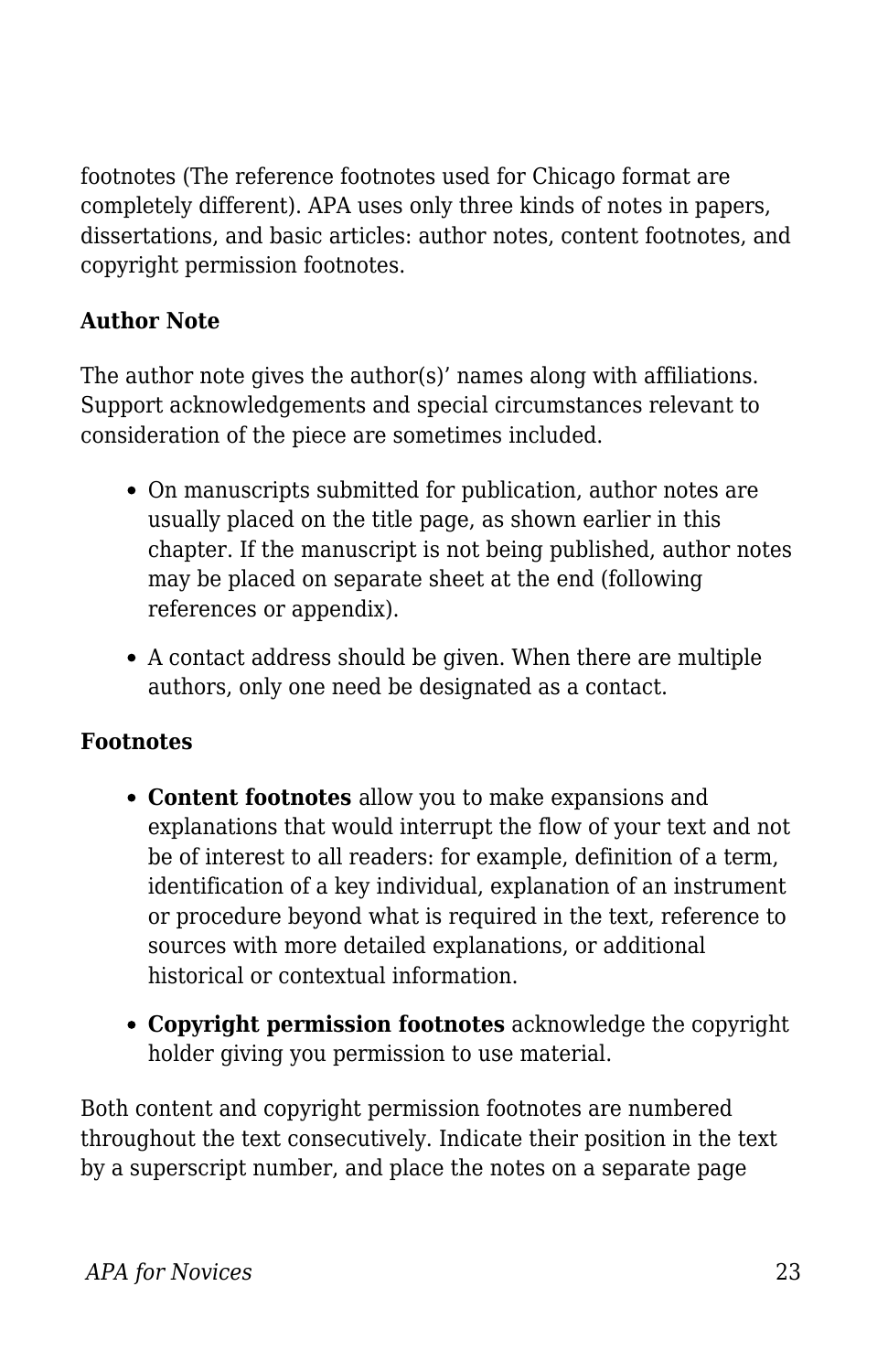following the author note.

A typical page of APA footnotes would look like the following example, without the labeling, of course.



Now that you have the hoops and barriers visualized so that you can discipline yourself and your computer to follow them, you're ready for the important work: actually writing the paper, thesis, or dissertation. The next chapter gives you a few hints that may help you to make the text better organized, more coherent and easier for the reader to process.